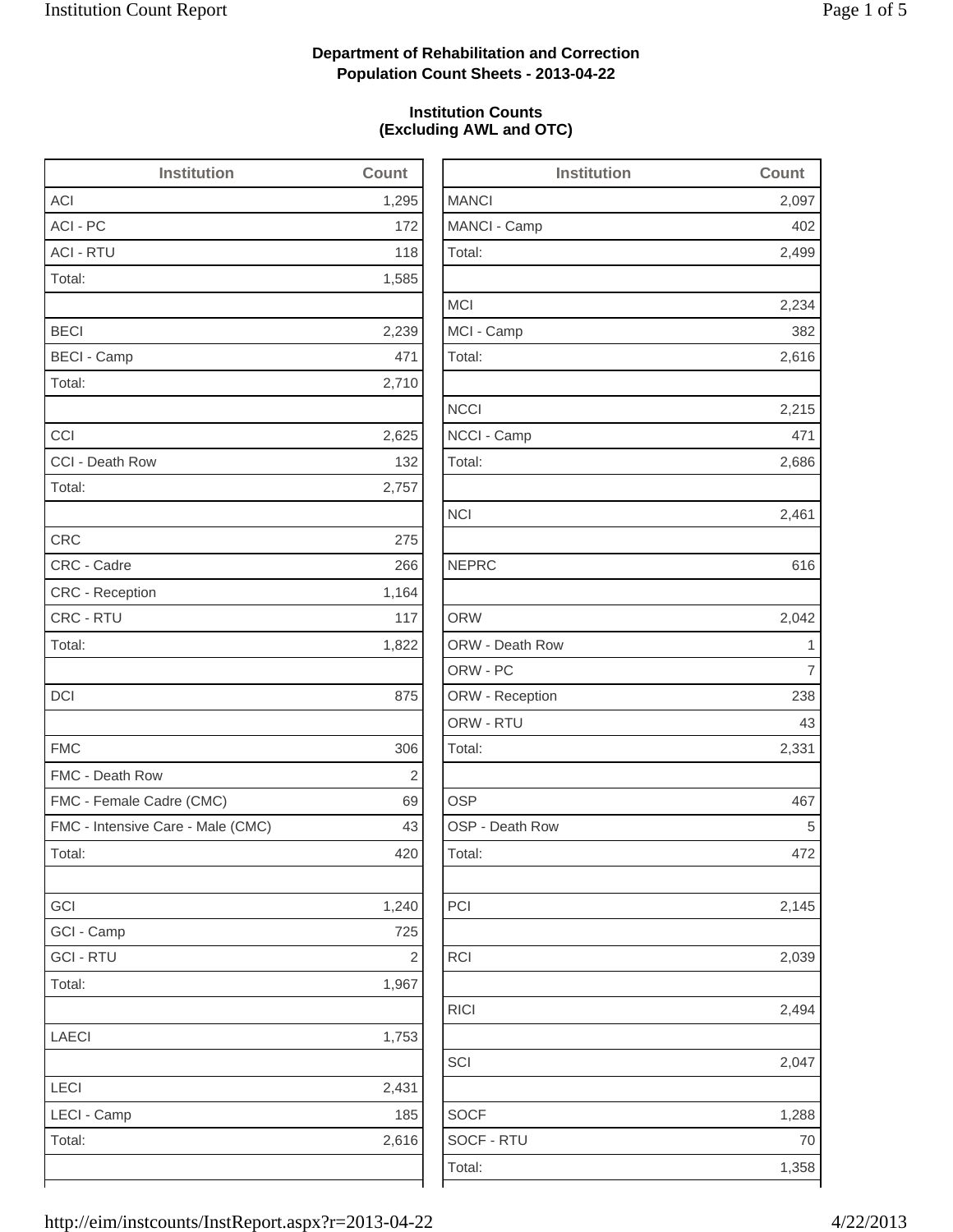### Institution Count Report

| age z | от э |  |
|-------|------|--|
|       |      |  |

| <b>LOCI</b>              | 2,290 |                |                                    |
|--------------------------|-------|----------------|------------------------------------|
|                          |       | <b>TCI</b>     | 1,058                              |
| <b>LORCI</b>             | 131   |                |                                    |
| <b>LORCI - Cadre</b>     | 252   | <b>TOCI</b>    | 1,250                              |
| <b>LORCI - Reception</b> | 1,054 |                |                                    |
| Total:                   | 1,437 | <b>WCI</b>     | 1,362                              |
|                          |       | <b>WCI-RTU</b> | 48                                 |
| <b>MACI</b>              | 985   | Total:         | 1,410                              |
| MACI - Minimum           | 1,395 |                |                                    |
| MACI - Youth             | 34    |                | 50,128<br><b>Total Population:</b> |
| Total:                   | 2,414 |                |                                    |

#### **Male Population by Security Level (Include AWL and Exclude OTC)**

| <b>Security Level</b>  |                   | <b>Body</b> | <b>AWL</b> | $(-OTC)$ | <b>Total</b> |
|------------------------|-------------------|-------------|------------|----------|--------------|
| Total Levels 3,4,5     |                   | 14.275      | 47         | 109      | 14.213       |
| <b>Total Levels 2</b>  |                   | 17.806      | 96         | 150      | 17,752       |
| <b>Total Levels 1</b>  |                   | 14.008      | 98         | 94       | 14,012       |
| <b>Total Death Row</b> |                   | 140         |            |          | 140          |
|                        | <b>Total Male</b> | 46,229      | 242        | 354      | 46,117       |

#### **Female Population by Institution (Include AWL and Exclude OTC)**

|                          |                | $(1101000)$ and the thousand $(0.0000)$ |             |        |
|--------------------------|----------------|-----------------------------------------|-------------|--------|
| <b>Institution</b>       | <b>Body</b>    | <b>AWL</b>                              | $(-OTC)$    | Total  |
| <b>CRC</b>               | $\overline{2}$ | 0                                       | $\Omega$    | 2      |
| <b>DCI</b>               | 875            | 6                                       | 8           | 873    |
| <b>FMC</b>               | 4              | 3                                       |             | 6      |
| FMC - Female Cadre (CMC) | 69             | 4                                       |             | 72     |
| <b>NEPRC</b>             | 616            | 7                                       | 2           | 621    |
| <b>ORW</b>               | 2,042          | 17                                      | 19          | 2,040  |
| ORW - Death Row          | 1              | 0                                       | $\Omega$    |        |
| ORW - PC                 | 7              | 0                                       | $\mathbf 0$ | 7      |
| ORW - Reception          | 238            | 0                                       | 0           | 238    |
| ORW - RTU                | 43             | $\overline{0}$                          | $\Omega$    | 43     |
| <b>Total Female</b>      | 3,897          | 37                                      | 31          | 3,903  |
| <b>Total Population:</b> | 50,126         | 279                                     | 385         | 50,020 |

#### **Male Population by Institution: Security Levels 3, 4, 5 (Include AWL and Exclude OTC)**

| \!!!V!WWV / \\! = u!!W = ^\V!WWV V ! V / |             |            |          |              |
|------------------------------------------|-------------|------------|----------|--------------|
| Institution                              | <b>Body</b> | <b>AWL</b> | $(-OTC)$ | <b>Total</b> |
| <b>ACI</b>                               | 32          |            |          | 32           |
| ACI - PC                                 | 95          |            |          | 95           |
| <b>BECI</b>                              | 29          |            |          | 28           |
|                                          |             |            |          |              |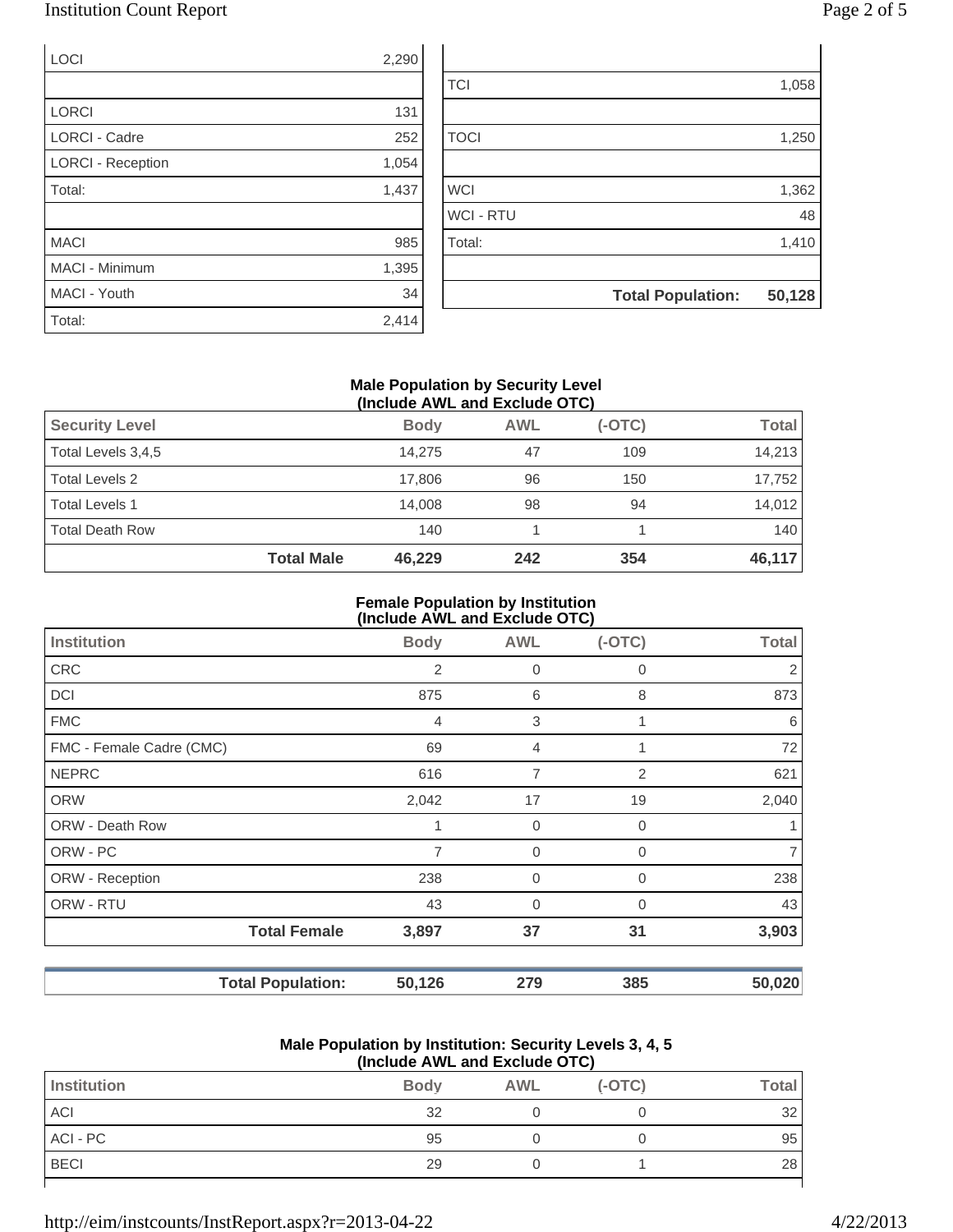# Institution Count Report Page 3 of 5

| CCI                               |                      | 11          | 1                         | 1                   | 11                        |
|-----------------------------------|----------------------|-------------|---------------------------|---------------------|---------------------------|
| CCI - Death Row                   |                      | 3           | $\mathbf 0$               | $\mathsf{O}\xspace$ | $\ensuremath{\mathsf{3}}$ |
| CRC                               |                      | 128         | $\overline{2}$            | $\hbox{9}$          | 121                       |
| CRC - Cadre                       |                      | 227         | $\boldsymbol{0}$          | $\mathbf 0$         | 227                       |
| CRC - Reception                   |                      | 700         | $\sqrt{2}$                | 5                   | 697                       |
| CRC - RTU                         |                      | 95          | $\mathbf 0$               | $\,0\,$             | 95                        |
| <b>FMC</b>                        |                      | 13          | $\mathbf 0$               | $\mathbf 0$         | 13                        |
| FMC - Intensive Care - Male (CMC) |                      | $\mathsf 9$ | $\mathbf 0$               | $\mbox{O}$          | $\mathsf 9$               |
| GCI                               |                      | $\mathsf g$ | $\mathbf 0$               | $\mathbf{1}$        | $\,8\,$                   |
| LAECI                             |                      | 23          | $\overline{7}$            | $\mathbf 0$         | 30                        |
| LECI                              |                      | 2,337       | $\mathbf 0$               | 12                  | 2,325                     |
| LOCI                              |                      | 12          | $\boldsymbol{0}$          | $\mathbf 0$         | 12                        |
| LORCI                             |                      | 78          | $\,$ 5 $\,$               | 25                  | 58                        |
| <b>LORCI - Cadre</b>              |                      | 241         | $\mbox{O}$                | $\boldsymbol{0}$    | 241                       |
| <b>LORCI - Reception</b>          |                      | 619         | $\mathbf{1}$              | $\mathbf 0$         | 620                       |
| <b>MACI</b>                       |                      | 46          | $\boldsymbol{0}$          | $\,0\,$             | 46                        |
| MACI - Youth                      |                      | 18          | $\boldsymbol{0}$          | $\mathbf{1}$        | 17                        |
| <b>MANCI</b>                      |                      | 2,007       | $\,$ 6 $\,$               | 11                  | 2,002                     |
| <b>MCI</b>                        |                      | 22          | $\mathbf 0$               | $\mathbf 0$         | 22                        |
| <b>NCCI</b>                       |                      | 28          | $\mathbf 0$               | $\mathbf 0$         | 28                        |
| NCCI - Camp                       |                      | 1           | $\,0\,$                   | $\mathbf 0$         | $\mathbf{1}$              |
| <b>NCI</b>                        |                      | 30          | $\mathbf 0$               | $\mathbf 0$         | 30                        |
| <b>OSP</b>                        |                      | 467         | $\mathbf 1$               | $\mathbf{1}$        | 467                       |
| PCI                               |                      | 58          | $\mathbf 1$               | $\mathbf 0$         | 59                        |
| <b>RCI</b>                        |                      | 1,997       | $\,6$                     | 16                  | 1,987                     |
| <b>RICI</b>                       |                      | 30          | $\mbox{O}$                | $\mathbf 0$         | $30\,$                    |
| $\ensuremath{\mathsf{SCI}}$       |                      | $19$        | $\mathbf{1}$              | $\mathsf{O}\xspace$ | $20\,$                    |
| SOCF                              |                      | 1,288       | $\sqrt{2}$                | $\overline{7}$      | 1,283                     |
| SOCF - RTU                        |                      | 70          | $\mathsf{O}\xspace$       | $\mathsf{O}\xspace$ | 70                        |
| <b>TCI</b>                        |                      | 1,004       | $\ensuremath{\mathsf{3}}$ | $\overline{4}$      | 1,003                     |
| <b>TOCI</b>                       |                      | 1,197       | $\,8\,$                   | $\mathsf 3$         | 1,202                     |
| WCI                               |                      | 1,284       | $\mathbf{1}$              | 12                  | 1,273                     |
| WCI - RTU                         |                      | 48          | $\,0\,$                   | $\mathbf 0$         | 48                        |
|                                   | Total Levels 3, 4, 5 | 14,275      | 47                        | 109                 | 14,213                    |

#### **Male Population by Institution: Security Level 2 (Include AWL and Exclude OTC)**

|                    |             | \:::v:wwv / \:: = \:::w = /\\:wwv \ . \ / |          |              |
|--------------------|-------------|-------------------------------------------|----------|--------------|
| <b>Institution</b> | <b>Body</b> | <b>AWL</b>                                | $(-OTC)$ | <b>Total</b> |
| ACI                | 657         | 6                                         |          | 663          |
| ACI - PC           | 55          |                                           |          | 55           |
| <b>ACI - RTU</b>   | 79          |                                           |          | 79           |
| <b>BECI</b>        | 1,589       |                                           | 12       | 1,585        |
| BECI - Camp        |             |                                           |          | 3            |
|                    |             |                                           |          |              |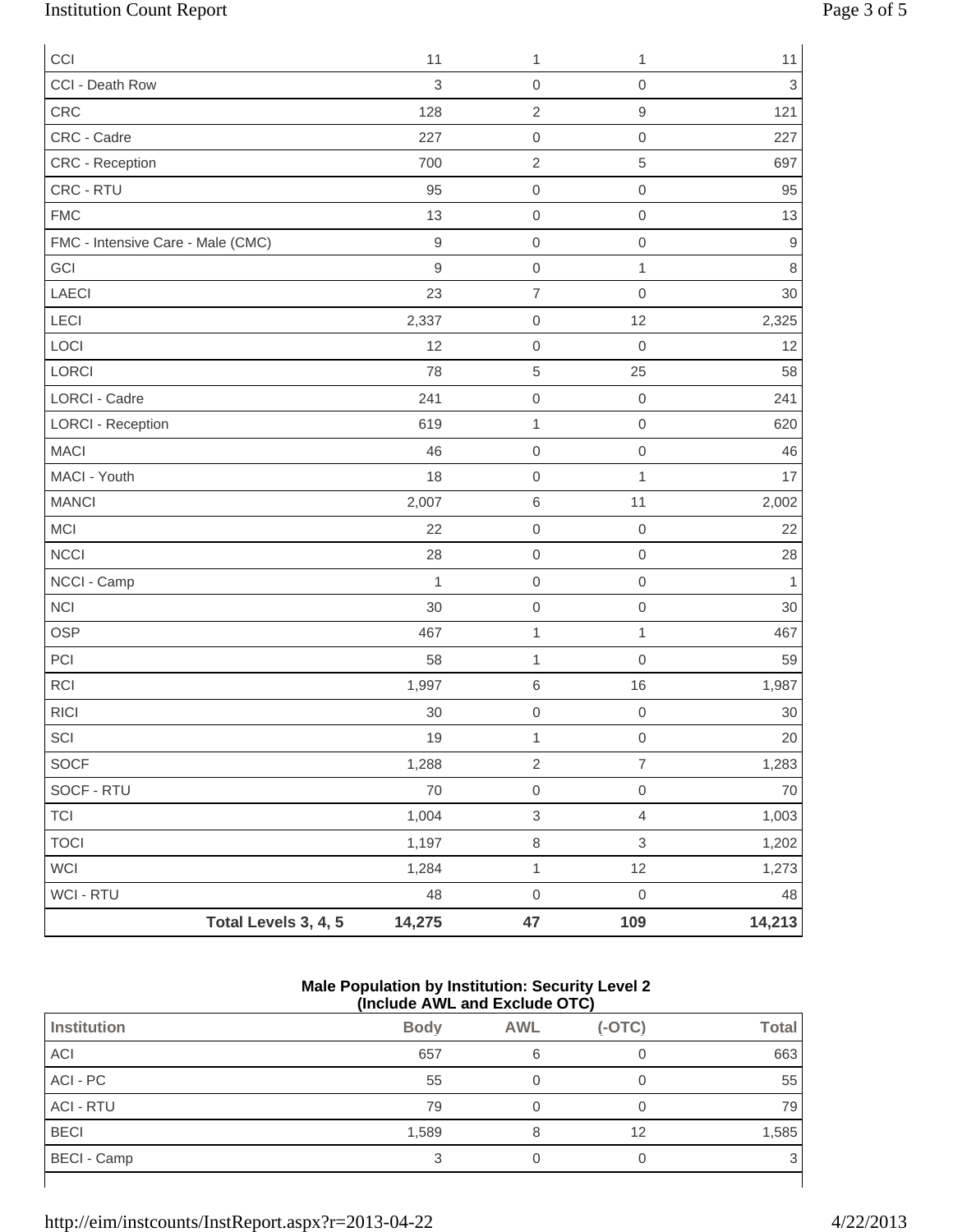# Institution Count Report Page 4 of 5

| CCI                               | 1,937          | $\,$ 5 $\,$               | 11               | 1,931        |
|-----------------------------------|----------------|---------------------------|------------------|--------------|
| CRC                               | 101            | $\mathbf{1}$              | 1                | 101          |
| CRC - Cadre                       | 30             | $\mathbf 0$               | $\mbox{O}$       | 30           |
| CRC - Reception                   | 296            | $\mathbf{1}$              | $\overline{7}$   | 290          |
| CRC - RTU                         | 17             | $\boldsymbol{0}$          | $\mbox{O}$       | 17           |
| <b>FMC</b>                        | 24             | $\mathbf 0$               | $\mathbf 0$      | 24           |
| FMC - Intensive Care - Male (CMC) | 18             | $\boldsymbol{0}$          | $\mathbf 0$      | 18           |
| GCI                               | 826            | $\sqrt{4}$                | 5                | 825          |
| GCI - Camp                        | 1              | $\boldsymbol{0}$          | $\mathbf 0$      | 1            |
| LAECI                             | 1,380          | $10$                      | 16               | 1,374        |
| LECI                              | 83             | $\mathbf 0$               | $\boldsymbol{0}$ | 83           |
| LOCI                              | 1,346          | 11                        | 15               | 1,342        |
| LORCI                             | 32             | $\sqrt{2}$                | 10               | 24           |
| <b>LORCI - Cadre</b>              | $\,6$          | $\boldsymbol{0}$          | $\boldsymbol{0}$ | $\,6$        |
| <b>LORCI - Reception</b>          | 202            | $\mathbf 0$               | $\mathbf 0$      | 202          |
| <b>MACI</b>                       | 939            | $\ensuremath{\mathsf{3}}$ | $\,$ 3 $\,$      | 939          |
| MACI - Youth                      | 16             | $\mbox{O}$                | $\mathbf 0$      | 16           |
| <b>MANCI</b>                      | 82             | $\mathsf{O}\xspace$       | $\mbox{O}$       | 82           |
| MANCI - Camp                      | $\overline{2}$ | $\boldsymbol{0}$          | $\mathbf 0$      | $\mathbf 2$  |
| MCI                               | 1,901          | 11                        | 15               | 1,897        |
| MCI - Camp                        | $\mathbf{1}$   | $\mathbf 0$               | $\mathbf 0$      | $\mathbf{1}$ |
| <b>NCCI</b>                       | 1,343          | $\sqrt{5}$                | 10               | 1,338        |
| NCCI - Camp                       | $\mathbf{1}$   | $\mathsf{O}\xspace$       | $\boldsymbol{0}$ | 1            |
| <b>NCI</b>                        | 1,914          | $\hbox{9}$                | 20               | 1,903        |
| PCI                               | 909            | 13                        | $\mathsf 3$      | 919          |
| <b>RCI</b>                        | 42             | $\mbox{O}$                | $\mathbf 0$      | 42           |
| RICI                              | 578            | $\ensuremath{\mathsf{3}}$ | $\overline{4}$   | 577          |
| SCI                               | 1,217          | $\overline{4}$            | 16               | 1,205        |
| <b>TCI</b>                        | 49             | $\mbox{O}$                | $\mathbf 1$      | 48           |
| <b>TOCI</b>                       | 53             | $\mathsf{O}\xspace$       | $\mathbf{1}$     | 52           |
| WCI                               | $77 \,$        | $\mbox{O}$                | $\mbox{O}$       | $77 \,$      |
| <b>Total Level 2</b>              | 17,806         | 96                        | 150              | 17,752       |

#### **Male Population by Institution: Security Level 1 (Include AWL and Exclude OTC)**

|                    | .<br>.      |            |          |              |
|--------------------|-------------|------------|----------|--------------|
| <b>Institution</b> | <b>Body</b> | <b>AWL</b> | $(-OTC)$ | <b>Total</b> |
| <b>ACI</b>         | 606         | 4          |          | 609          |
| ACI - PC           | 22          | 0          | 0        | 22           |
| <b>ACI - RTU</b>   | 39          | 0          | 0        | 39           |
| <b>BECI</b>        | 620         | 10         | 10       | 620          |
| <b>BECI - Camp</b> | 468         | 0          | 0        | 468          |
| CCI                | 677         | 2          |          | 678          |
| CRC                | 44          |            |          | 44           |
|                    |             |            |          |              |